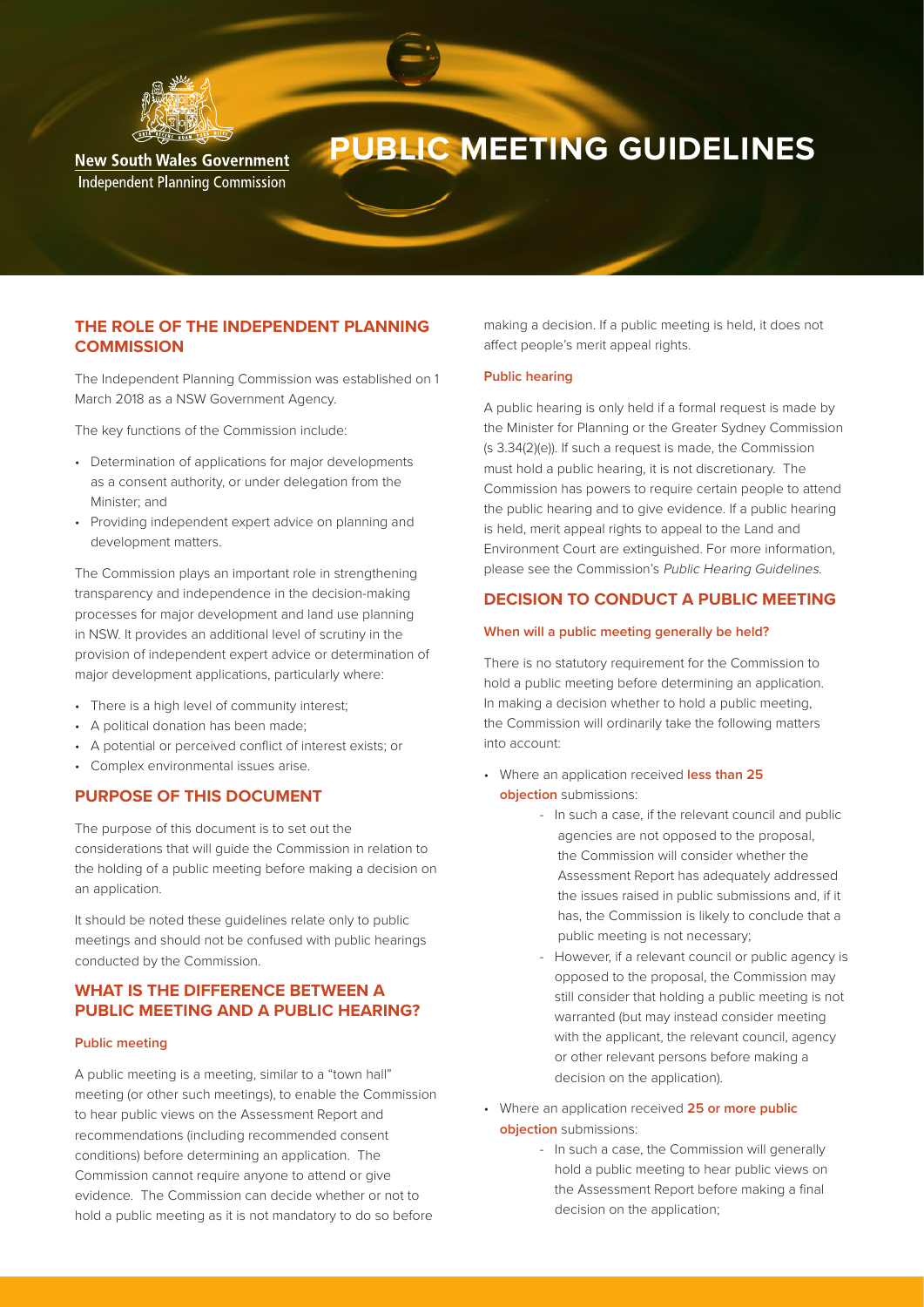- In exceptional circumstances, the Commission may decide not to hold a public meeting, but may instead consider meeting with the applicant, the relevant council, agency or other relevant persons before making a decision on the application.
- Where a **public hearing has been requested to be held** in relation to an application:
	- In such a case, the Commission will generally not hold a separate public meeting, regardless of the number of submissions on the application, as the public hearing will serve as a forum to hear public views on the Assessment Report before making a final decision on the application.

## **Multiple public meetings and specific subject matter meetings**

The Commission may decide to hold more than one public meeting on a particular project in exceptional circumstances.

There may also be situations where the Commission decides to hold a public meeting on a specific subjectmatter for a particular development application, for example a meeting in relation to produced water or visual impact.

#### **Appeal Rights**

A public meeting held by the Commission does not affect appeal rights.

# **WHEN A DECISION HAS BEEN MADE TO HOLD A PUBLIC MEETING**

#### **When and where a public meeting will be held**

Public meetings will be held as soon as practicable after the Department's Assessment Report is sent to the Commission. Meetings will generally be held in the area in which the subject-land is located, unless a suitable venue is not available.

## **Timing of the public meeting**

The Commission will select a day, or days, that it believes will accommodate the greatest number of interested parties. Meetings will generally be held during the day, but may sometimes include an evening session.

## **Notification of the public meeting**

The Commission will give a minimum of two weeks' notice of a public meeting. Notification will occur by one or more of the following means:

- In a newspaper circulating in the local area in which the development is proposed;
- On the Commission's website (www.ipcn.nsw.gov.au); and
- Social media.

The notice of the meeting will include:

- The subject matter of the meeting;
- Details of the meeting, including time, date and venue;
- The last day on which it is possible to make an application to speak at the meeting;
- The Commission's contact details;
- The availability on the Commission's website of the Assessment Report, written submissions and the application form to speak at the meeting; and
- The specific subject matter of the meeting (only if applicable).

The Commission will also endeavour to give notice of the public meeting by direct means of communication to other persons such as the applicant, the relevant council, public authorities with an interest in the application, people that made public submissions in response to the Department of Planning and Environment's public exhibition of the application, and those who made a submission or spoke at a public hearing.

## **Where do I find the documents and information about the project/application?**

The Commission's website will provide a link to the Department's website where the application and other relevant documents, including public submissions, are published.

The meeting schedule will be posted on the Commission's website after registrations close and before the public meeting.

#### **Attendance**

Public meetings are open to the public to attend.

#### **If you wish to speak at a public meeting**

If you wish to speak at a public meeting, you must complete the application form on the Commission's website and return it to the Commission prior to the advertised closing date to ipcn@ipcn.nsw.gov.au (usually four working days prior to the meeting).

The following information will be requested from you (as part of completing that application):

- Is your interest in the proposed development application a direct interest or an indirect interest (see explanation in the application to speak form);
- Do you wish to speak in your personal capacity or as a representative;
- How long do you wish to speak for.

While the Commission will try to hear from as many people as possible at the public meeting, it may not be possible for everyone who wishes to speak to have the opportunity to do so.

The Commission may therefore use the information provided by you in the application to prioritise speakers or group speakers by the nature of their interest in the project or a common issue or theme. Those people wishing to speak with a direct and immediate interest in the proposed development are likely to be given priority, such as the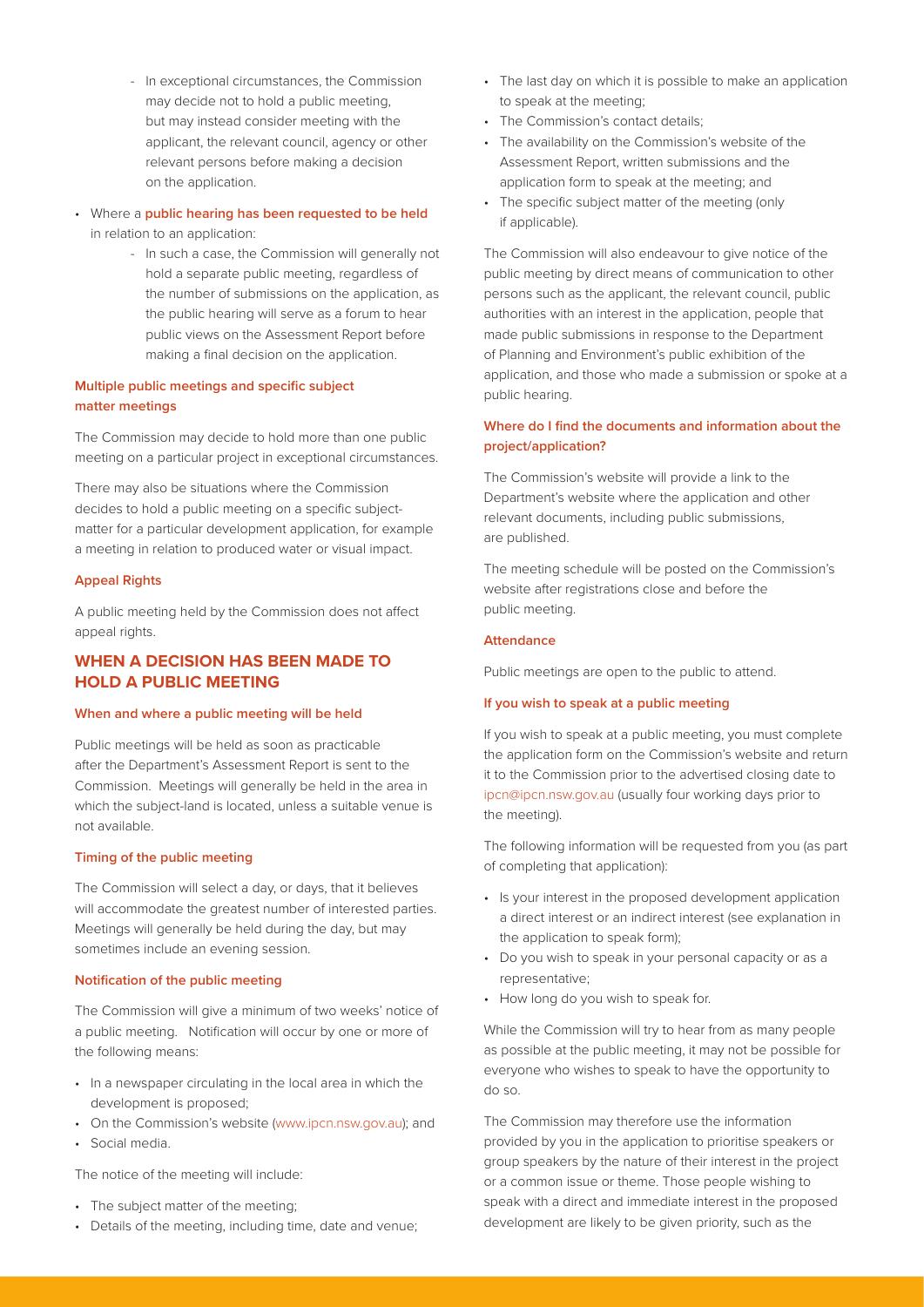applicant (or a representative) and those directly affected by the proposed development (for example, an owner or a tenant of a neighbouring property to the proposed development or any person whose consent is required for the application to proceed).

The Commission may also use the information provided in the form to help the Commission to allocate speaking time to individuals and groups.

## **I cannot attend the public meeting in person, can I send in written comments or submissions?**

If you wish to speak or otherwise participate, but are not available to attend the public meeting, you may provide your speaking notes, submissions or comments in writing to the Commission before or on the day of the meeting, or up to **one week** afterwards, addressed to: Independent Planning Commission: Level 3, 201 Elizabeth Street, Sydney, NSW 2000, Phone: (02) 9383 2100, Email: ipcn@ipcn.nsw.gov.au.

## **I cannot attend the public meeting in person, can I participate by other means?**

There may be special circumstances where you are not able to attend the public meeting in person but still wish to participate in the public meeting.

If so, you should make a written request to the Commission staff setting out the special circumstances, within a reasonable time frame prior to the public meeting, so that Commission staff can use reasonable endeavours to arrange a phone, skype camera or other video link up to the meeting. Whether this is possible will depend on the technology available, the location of the public meeting and may vary from case to case.

As set out above, you may also provide your submissions or comments in writing to the Commission if you cannot attend in person.

# **AT THE PUBLIC MEETING**

The Commission does not provide information at the meeting. However, Commission members may actively engage in asking questions or seek clarification from the speaker/presenter on the subject matter of their oral submission. No questions or cross-examination will be permitted from other people attending the meeting.

The Commission may engage the use of a Counsel Assisting to assist the Commission in the conduct of the public meeting. As part of assisting in the conduct of the public meeting, Counsel Assisting may ask questions or seek clarification from speakers/presenters.

## **If you speak at a public meeting**

Members of the public who speak at the public meeting must ensure that any statements and presentations made during the meeting are factually accurate and otherwise contain expressions of opinion which the person honestly holds. They must refrain from making offensive, threatening or defamatory statements.

People who speak at the meeting should note that members of the Commission will have read the submissions made in response to the public exhibition of the application before the meeting. Therefore, each speaker's presentation should be concise and focus on the Assessment Report and its conclusions, not their original submission to the Department.

Where possible, a copy of the speech/presentation made by a speaker at the public meeting should be provided to the Commission staff after the meeting, for record purposes.

The general running of the public meeting is within the discretion of the Chair of the public meeting, including to:

- Stop a person from speaking if he or she is making offensive, threatening or defamatory statements. This includes where a speaker names or singles out a particular person or group's view;
- Permit the substitution of speakers;
- Grant additional time for a speaker at the public meeting;
- Grant a late application to speak.

Interactions with the audience - for example where a speaker asks for a 'show of hands' and requests the audience indicate their views - are not permitted.

Alcohol is not permitted at the public meeting and anyone who is intoxicated and/or acting in a disorderly manner will be asked to leave.

## **If you did not speak at the public meeting but wish to make comments in writing**

The Commission will accept written speaking notes, submissions or comments up to **one week** after the public meeting. This includes:

- Where individual circumstances prevented a registered speaker from attending the meeting.
- Where a person made an application to speak at the public meeting, but that application was unsuccessful;
- Where a person finds public speaking to be a difficult experience and therefore prefers to express their views in writing to the Commission;
- Where a person chose, or was not able, to speak at the public meeting for any other reason.

Any such document should be addressed to: Independent Planning Commission: Level 3, 201 Elizabeth Street, Sydney, NSW 2000, Phone: (02) 9383 2100, Email: ipcn@ipcn.nsw.gov.au.

#### **Audio-visual recording and media**

The Commission will make an audio recording of the spoken presentations at the meeting. The audio-recording will be transcribed and published on the Commission's website within a reasonable time in accordance with Schedule 2 (25) of the Environmental Planning and Assessment Act 1979.

Representatives from the media may be present at the public meeting. Photographs and file footage can be filmed, if permission is granted by the Chair of the Commission (and in a manner that is not disruptive or intrusive).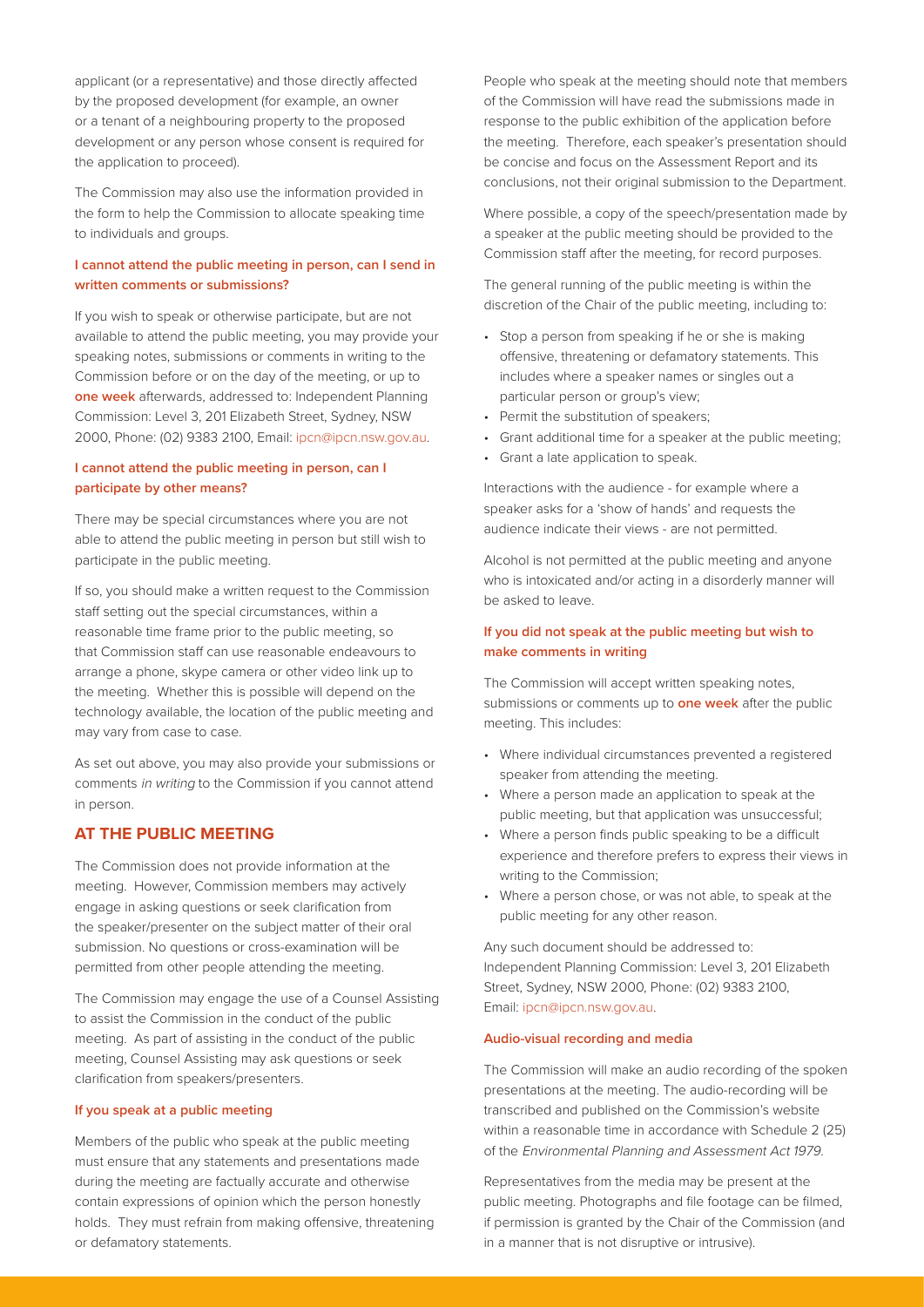#### **Records and documents**

Presentations, submissions, comments and notes provided to the Commission may be made publicly available on the Commission's website. As outlined in the Commission's Privacy Statement, the Commission will use reasonable endeavours to protect the privacy of individuals by removing any personal contact details (other than names) from documents published on its website.

Written material of a confidential nature will also be withheld from the website, where this has been requested.

## **Appeal Rights**

As noted above, a public meeting held by the Commission does not affect appeal rights.

## **Questions**

If you have any questions about the public meeting, you should contact the Commission staff on (02) 9383 2100 or email to ipcn@ipcn.nsw.gov.au.

## **AFTER THE PUBLIC MEETING**

#### **Receipt of written material after a public meeting**

As noted above, the Commission will accept written submissions or comments up to **one week** after the public meeting. Anyone can send written submissions or comments to the Commission during this time.

In certain circumstances, the Commission will accept written submissions or comments later than one week after the public meeting. Where the Commission proposes to accept late submissions or comments, the Commission will advertise this opportunity, and the revised deadline, on its website.

#### **Making a final decision**

The Commission will make a decision on the application after it is satisfied that it has sufficient information to make an informed decision.

The Commission will publish its decision on the Commission website within five working days of making its determination. The Department will then give notice of the determination in accordance with the Department's notification policy.